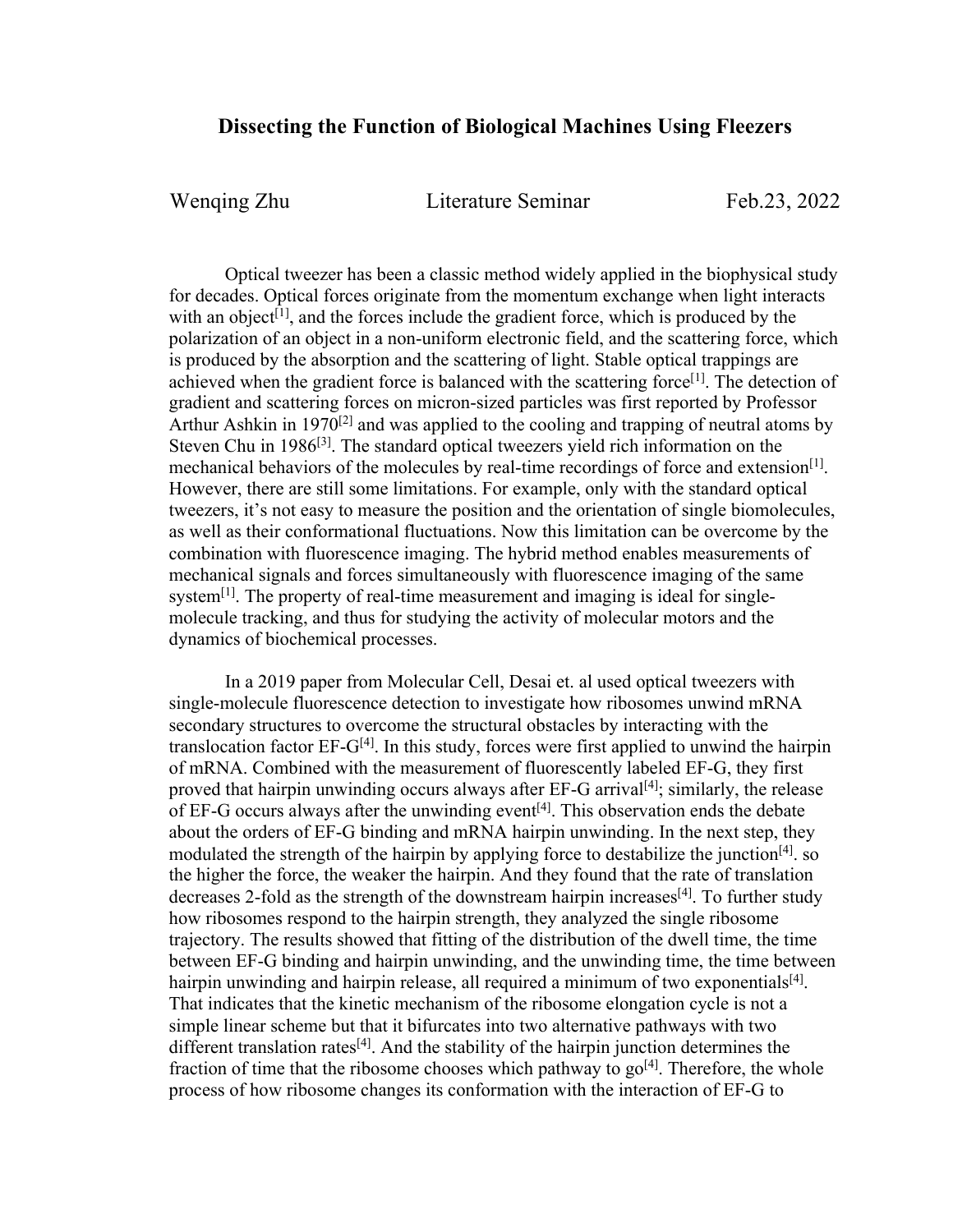unwind mRNA secondary structure is clear: First, there is a rapid and irreversible "hairpin sensor" step during which the ribosome chose between the "fast" and "slow" pathways based on the strength of the downstream hairpin<sup>[4]</sup>. Second, an intermediate kinetic step occurs in both pathways which are force-insensitive and determine the rates of translation<sup>[4]</sup>. In the next step, in the presence of EF-G, the ribosome opens the hairpin<sup>[4]</sup>. After the unwinding event, the two pathways converge, EF-G is released, and the ribosome is reset for another round of elongation<sup>[4]</sup>.

The successful functioning of cells depends on proper protein folding. Inappropriate folding or misfolding can lead to the formation of protein aggregate which is often correlated with some diseases such as Alzheimer's<sup>[5]</sup>. In the cell, there are some safeguards that can protect the cell from the protein aggregate<sup>[5]</sup>. Disaggregase is a type of protein that has the ability to dissolute and clear the already formed protein aggregates. ClpB disaggregase, a member of the Hsp100 disaggregases family, is proposed to catalyze the disaggregation reaction by translocating polypeptide loops through their central hole<sup>[6]</sup>. However, the unambiguous evidence of necessary molecular motor activity is still missing<sup>[6]</sup>. A 2020 paper from Nature completes the translocation-involved disaggregation model by integrating optical tweezers with fluorescent-particle tracking to observe the translocation process of looped polypeptides during the protein disaggregation<sup>[6]</sup>. In this study, the standard optical tweezer was first applied to unfold the protein and then was reduced to prevent its spontaneous refolding<sup>[6]</sup>. The mechanical signals showed ClpB produced processive runs during the translocation<sup>[6]</sup>. And then by additionally labeling the ClpB protein by fluorescence, they measured the length change of the left and right arms of the polypeptides loop during the translocation independently<sup>[6]</sup>. Analysis of the mechanical and fluorescence channels indicates that ClpB can translocate both arms simultaneously and switch to a single-arm translation pattern when encountering obstacles<sup>[6]</sup>. What's more, a segment of about 270 aa remaining on the trans side of ClpB was observed in the experiment, suggesting that polypeptide folded and was subsequently blocked at the trans side of ClpB pore<sup>[6]</sup>. The refolding only happens after a certain region of the polypeptide is released to the trans side. Putting it all together, this study defines the loop extrusion mechanism of Hsp100 disaggregation and provides evidence of the refolding of substrates.

The selected examples show the great potential of fluorescence-combined optical tweezers (or "fleezer") in the study of DNA/RNA-protein interactions. The ability of fleezer to "see" fluorescently labelled molecules allows the determination of their location in the systems as a function of time and applied force, and thus can be used for characterizing the molecular trajectories over time and revealing the mechanism of how they function.

## Reference

[1] Bustamante, Carlos, J.; Chemla, Yann, R.; Liu, Shixin; Wang, Michelle D. Optical tweezers in single-molecule biophysics. *Nat Rev Methods Primers* **2021**, 1**,** 25. [2] Ashkin, A. Acceleration and Trapping of Particles by Radiation Pressure. Phys. Rev. Lett. **1970**, 24 (4): 156–159.